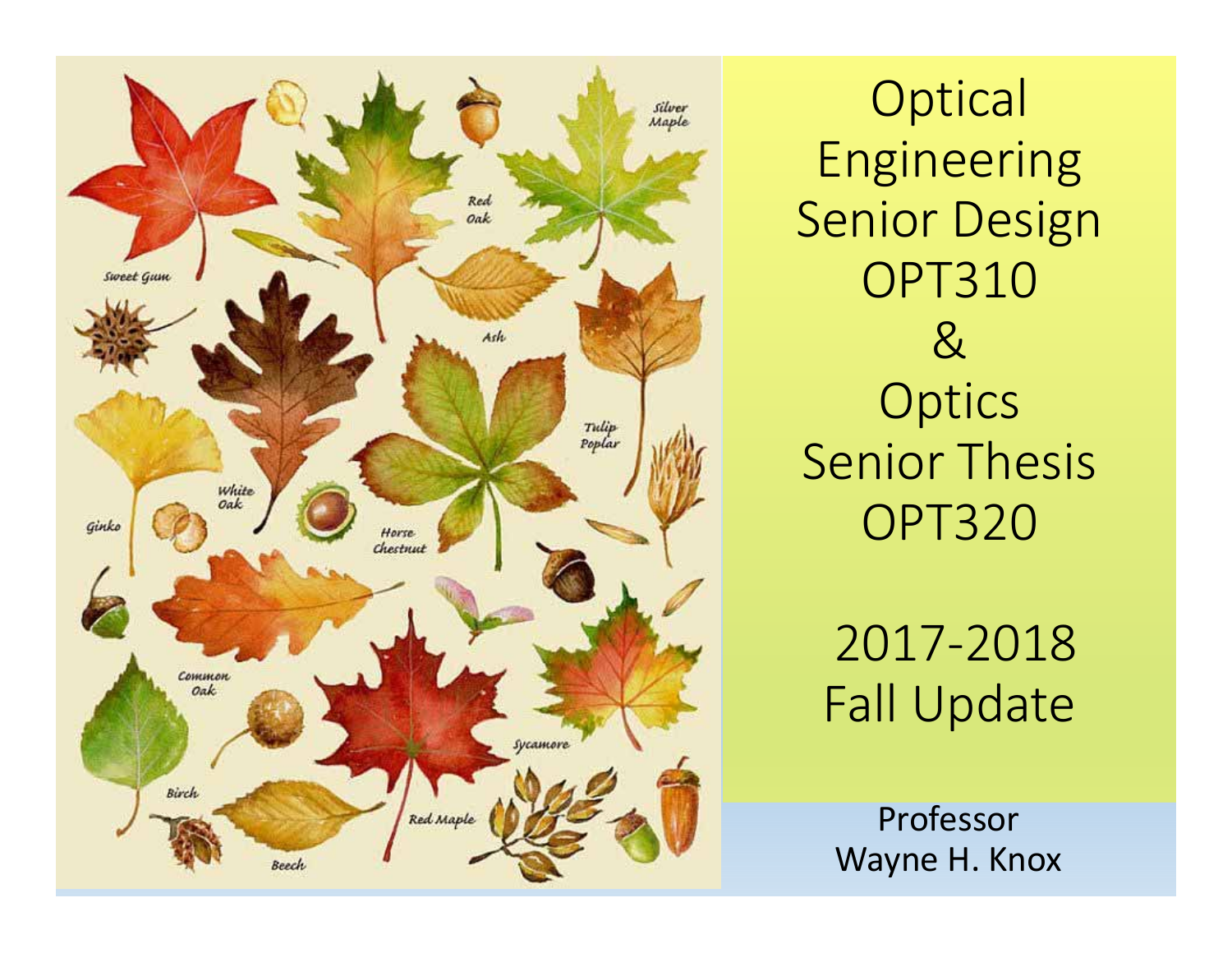# Growth in Optics Senior Design Class

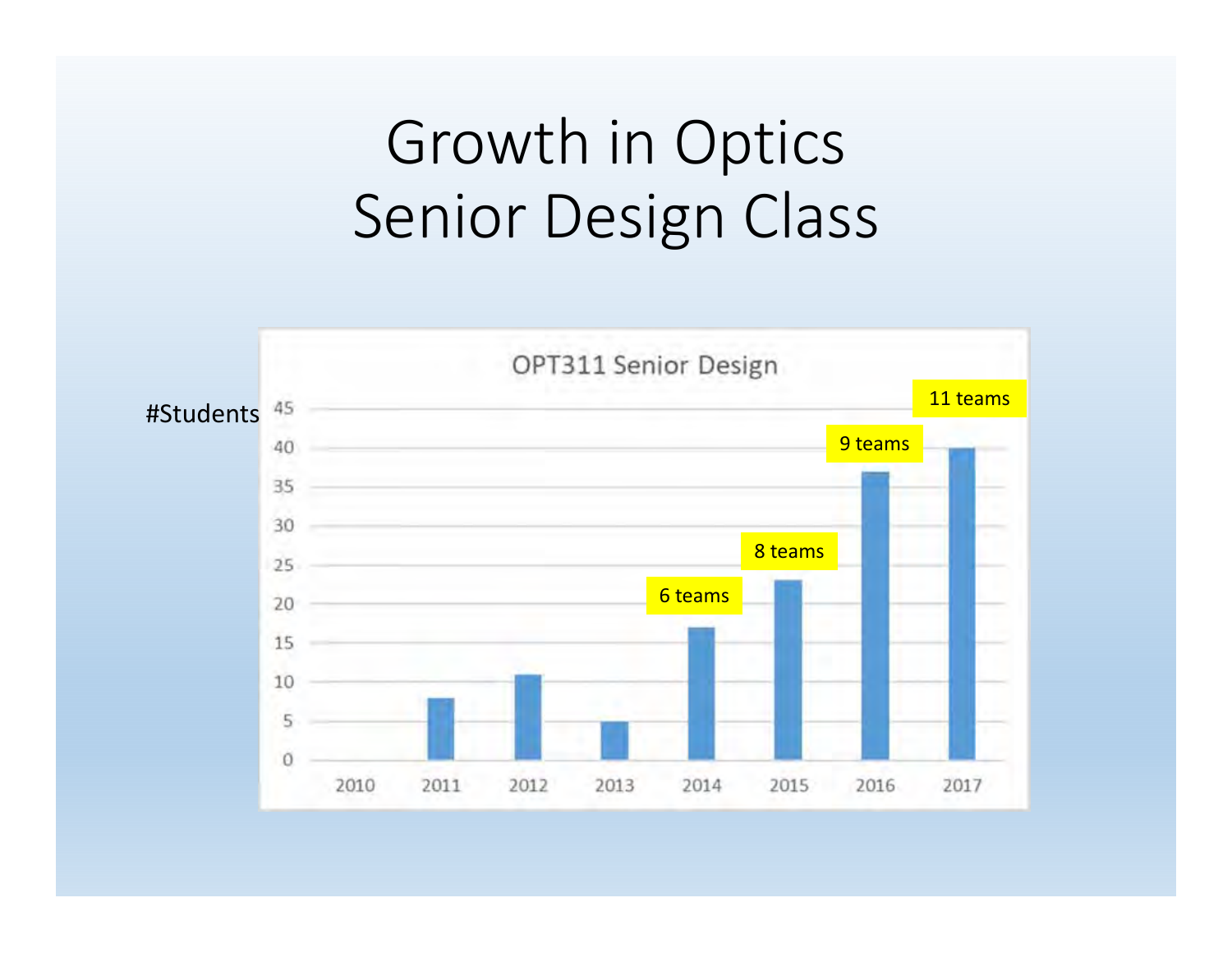# Growth in Optics Senior Thesis Class too

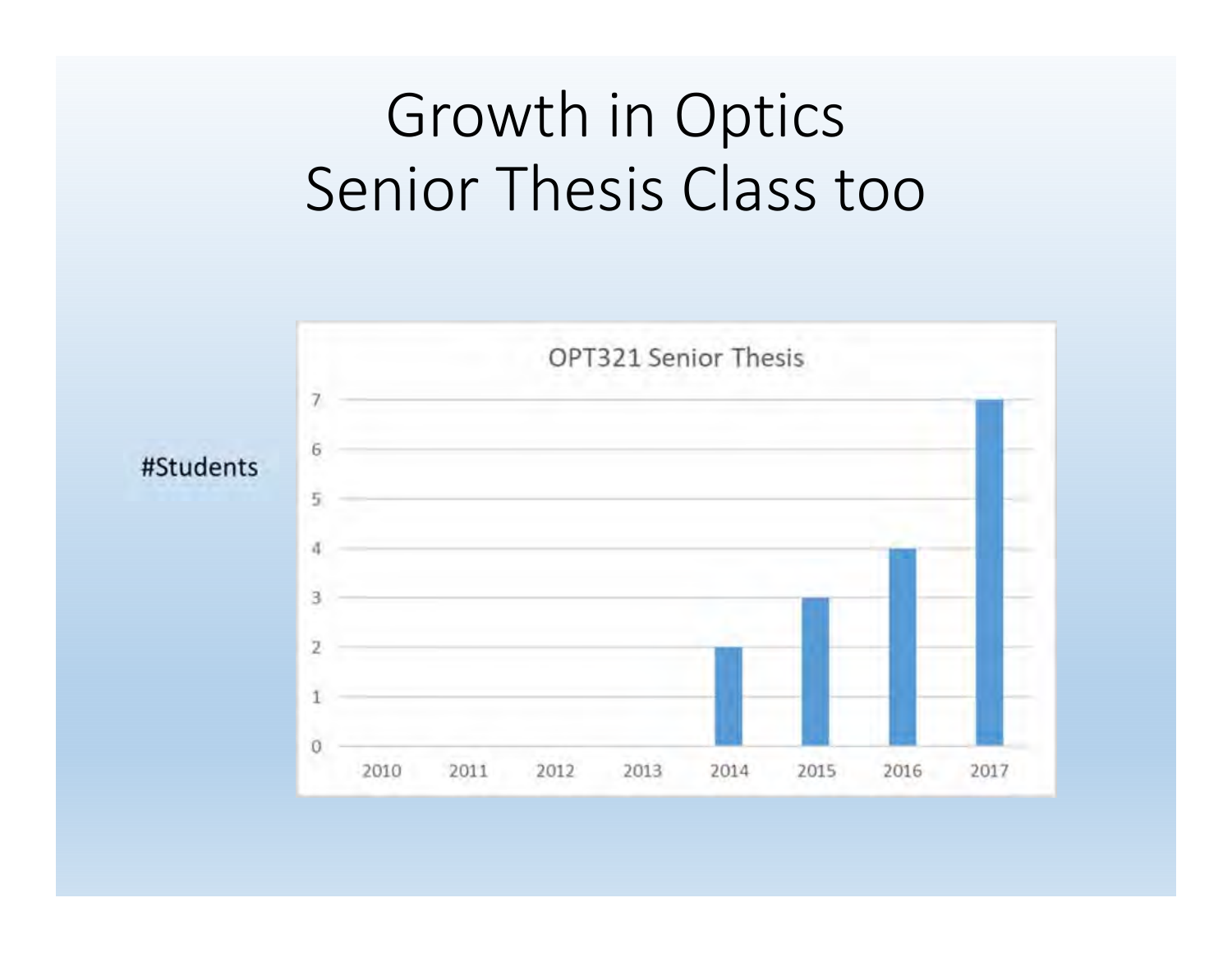#### Fall semester Senior Design

- Fundamentals: How to Interview a potential Customer
	- In-class exercise WHK President of Zapp Photonics Intl. (ZAPPI)
- Interview customers
- Decide team project choices, submit essay
- WHK assign teams
- Assemble teams
- Start bi-weekly interviews with customers
- Determine Product Specifications, customer needs and wants
- Draft a Product Requirements Document
	- 1<sup>st</sup>, 2<sup>nd</sup> and 3<sup>rd</sup> revisions
	- Review in class every two weeks
- Final Product Requirements Document submitted by Teams
	- PRD includes draft timeline, project budget, equipment lists etc.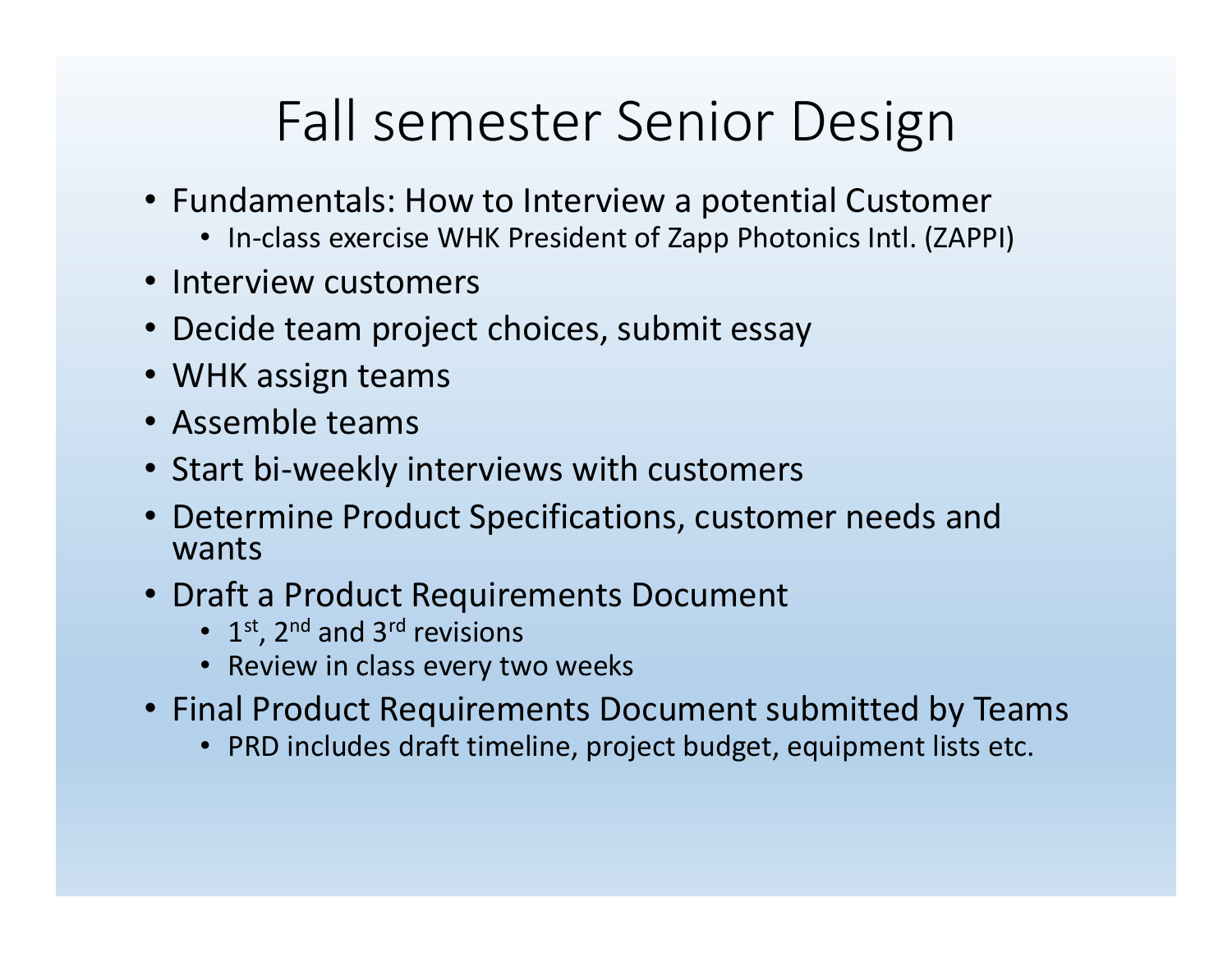#### Team Proposals

- Formal Cover Letter
	- "Applying for the job"
- One-page CV
	- In my specific format
- Two-page essay
	- Three paragraphs
	- Detail first, second and third team project choices
	- Detail qualifications, motivation
	- Any suggested teaming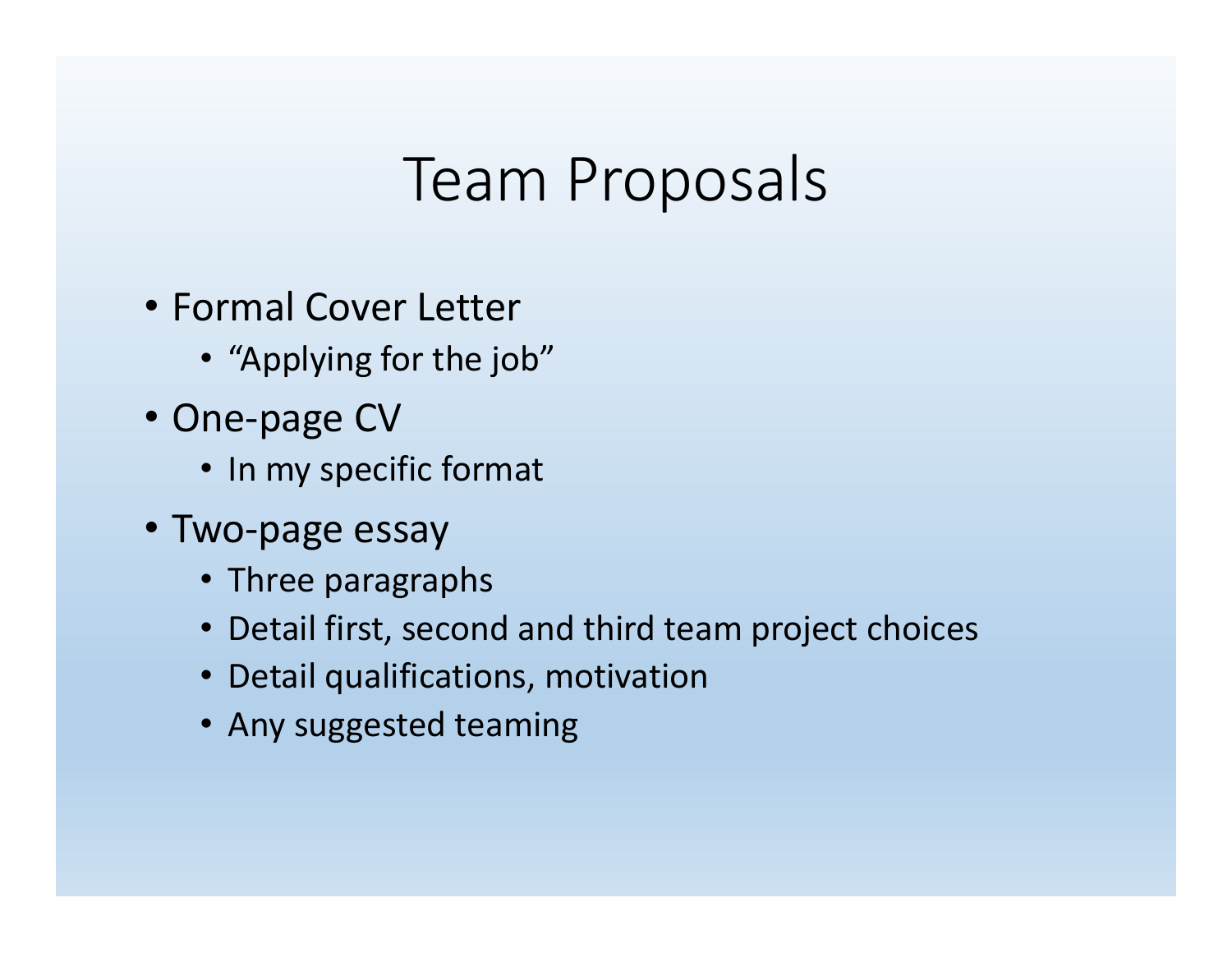# Important lessons (senior class) LAST CHANCE !!

- Favorite class questions include:
- "Prof. Knox, does the One Page Essay have to be one page ?"
	- YES of course !!!
- Assignment is due at 6:00pm ; "Prof. Knox, does 7:30pm submission constitute a late submission ?"
	- YES 0/15 points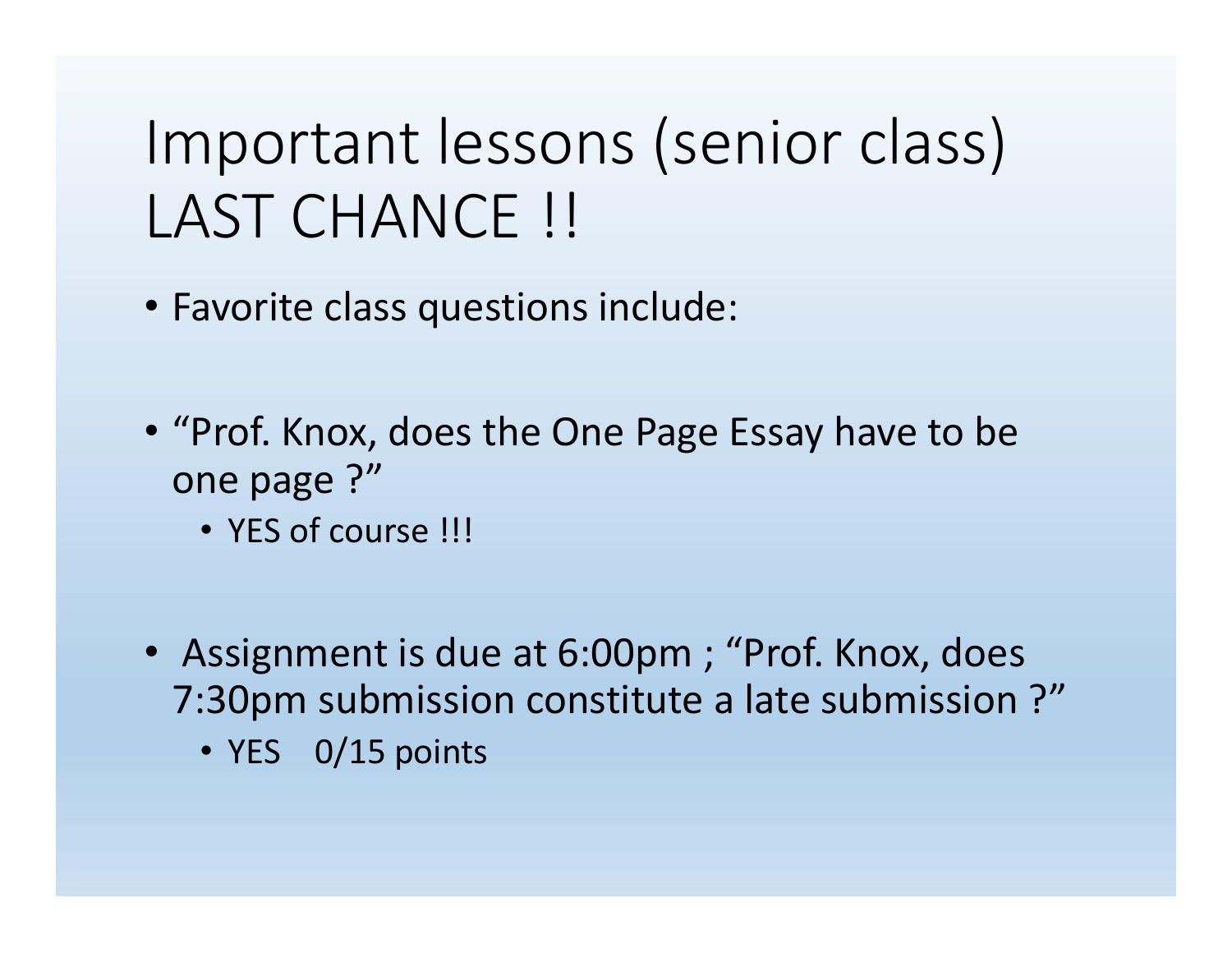# Design Teams with Interdisciplinary Needs



Augment teams with Engineering Advisors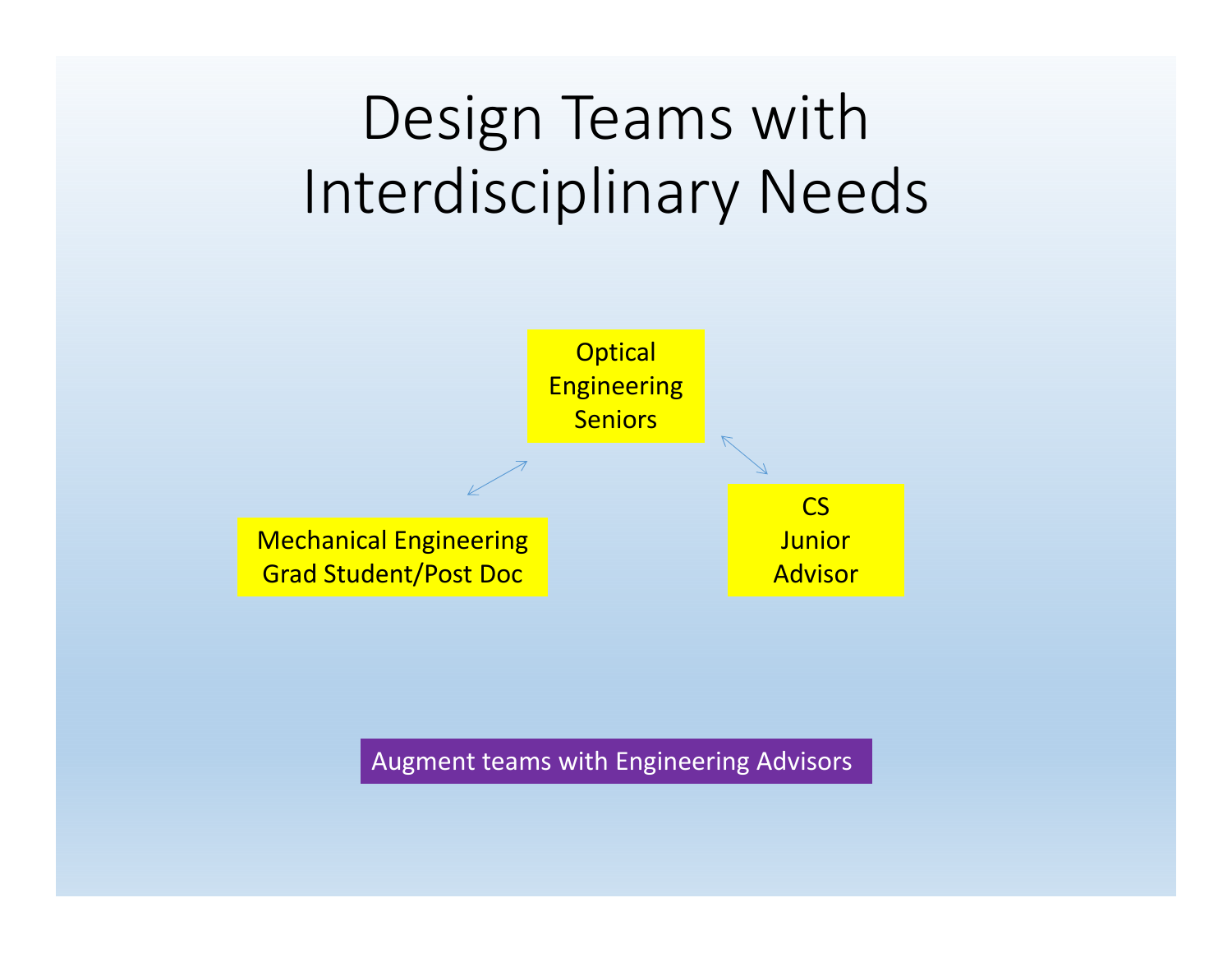### Interdisciplinary Parallel Teams



+ Faculty Advisors, Junior Engineering Advisors, Grad Students and Post-Docs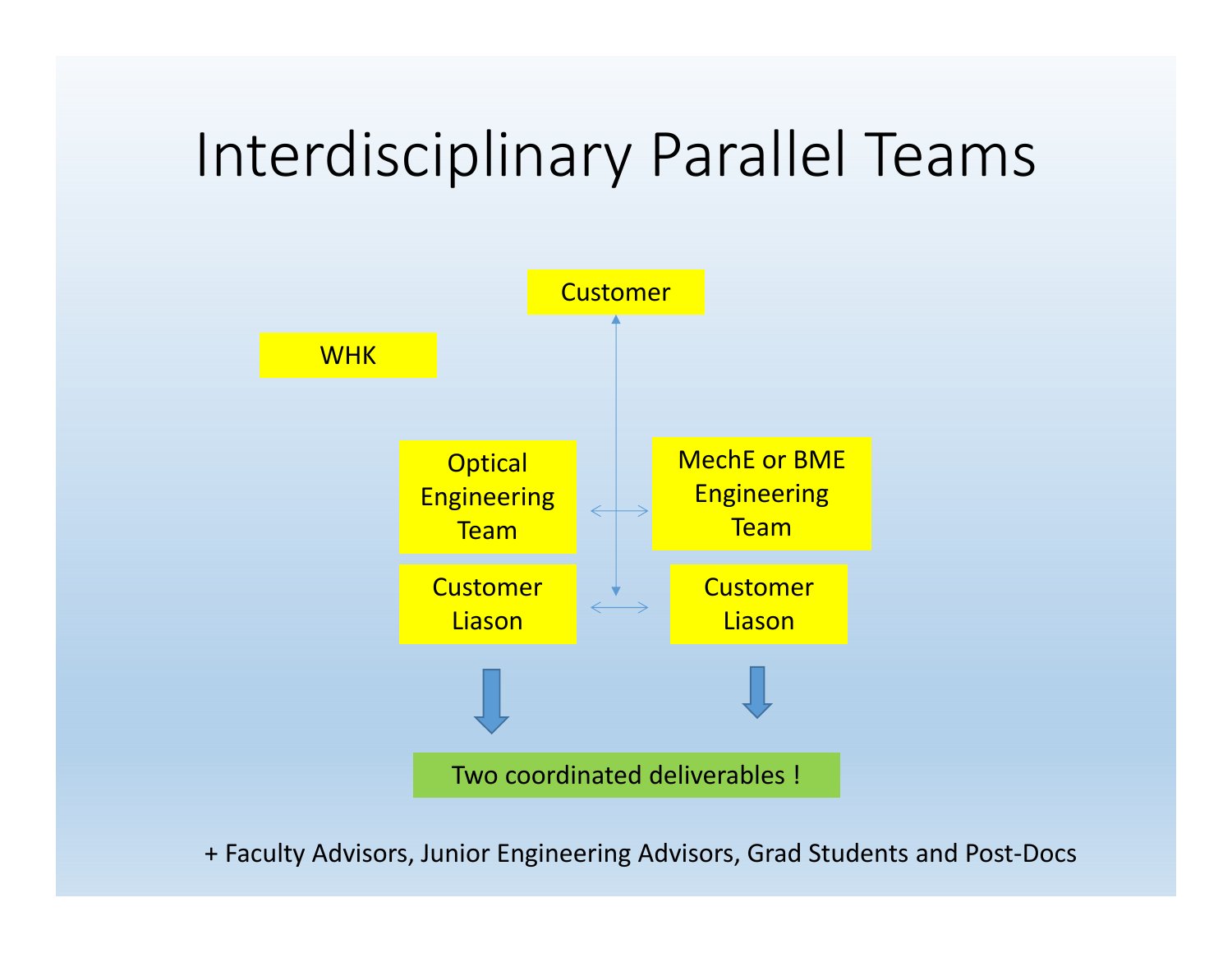#### Eleven Teams for 2017-2018:

- Vikram Dogra, M.D. and Dr. Navalgund Rao (URMC)
	- Aspheric Acoustic Fresnel Lenses for Photoacoustic Imaging of Thyroid Cancer
- Dr. Robert Hill, MD (Harmonigenic)
	- Second harmonic imaging system for metastatic breast cancer screening
- Dr. Tao Chen (ASML) OPT-MechE Double Team ?
	- Optical source coherence length measurements system for lithography mask aligner
- Dr. Jennifer Kruschwitz (UR Optics)
	- System for accurate measurement of silicon dioxide film thickness using a two beam technique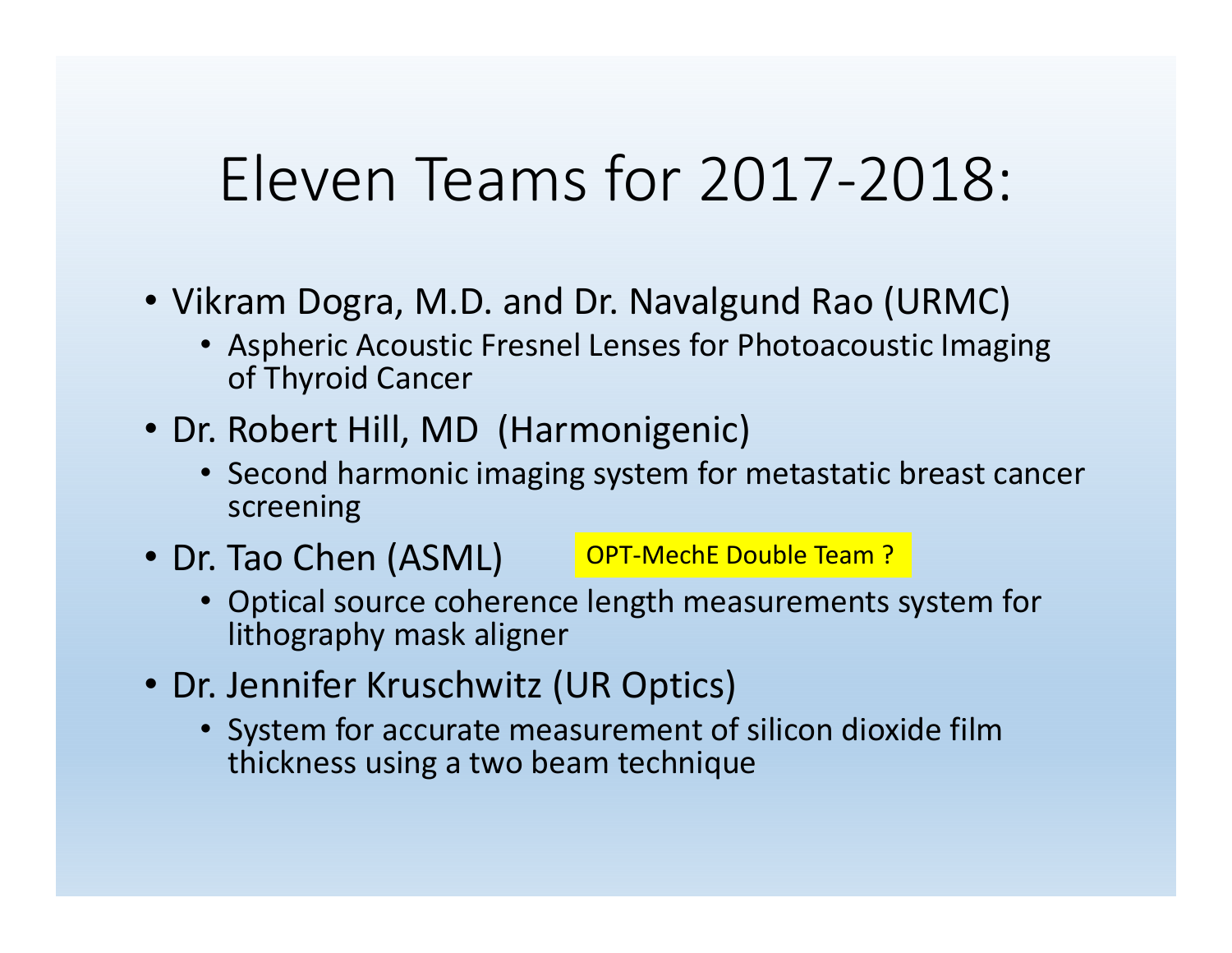#### Teams, (cont)

- Todd Blalock (Optimax)
	- Tolerancing and testing of a freeform monolithic telescope
- Russ Hudyma (Navitar)
	- Plenoptic imaging camera system image simulator and system design
- Calvin Uzelmeier (Rochester Museum and Science Center)
	- Design, fabrication and testing of a new Optics exhibit showcasing a Rochester Optics Company or a technology developed by a woman scientist
- Arnulfo Torres, RN Optics, BME and MechE triple team ?
	- Novel optical system approach to quantitatively measuring<br>the patient response in Tuberculosis testing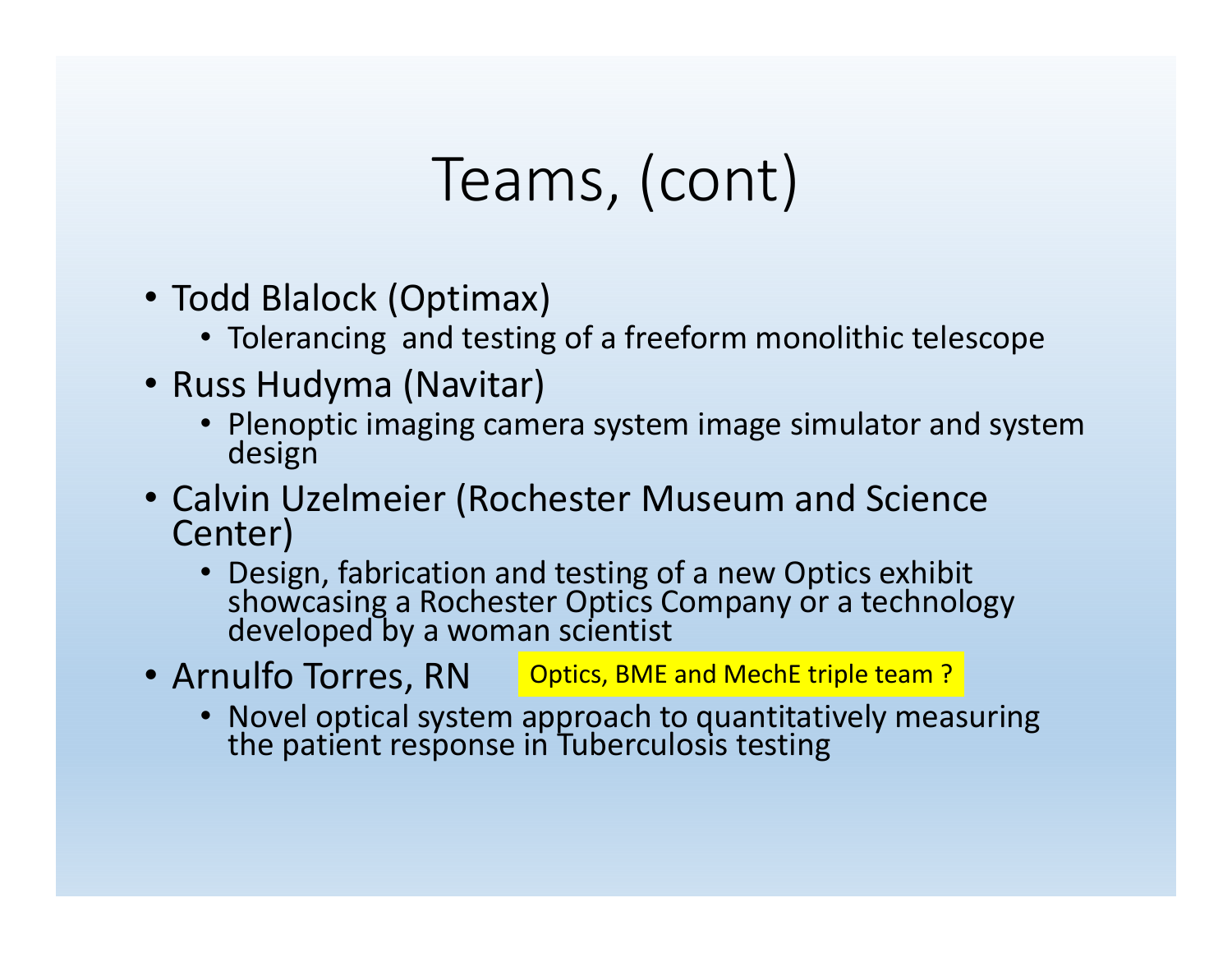### Teams (cont.)

- Dr. Ahmed Ghazi and Dr.Greg Schmidt (URMC/Optics) Optics Mech E Double Team / possibly BME triple team
	- Near infrared light surgical trainer, design fabricate and test
- Dr. Brandon Zimmerman (NASA/DigitEyez)
	- Image simulator for vision testing to minimize autorefractor errors
- Dr. James Francis (Raptor startup)
	- Wide angle lens designs for high speed 360 degree Virtual Reality/Augmented Reality cameras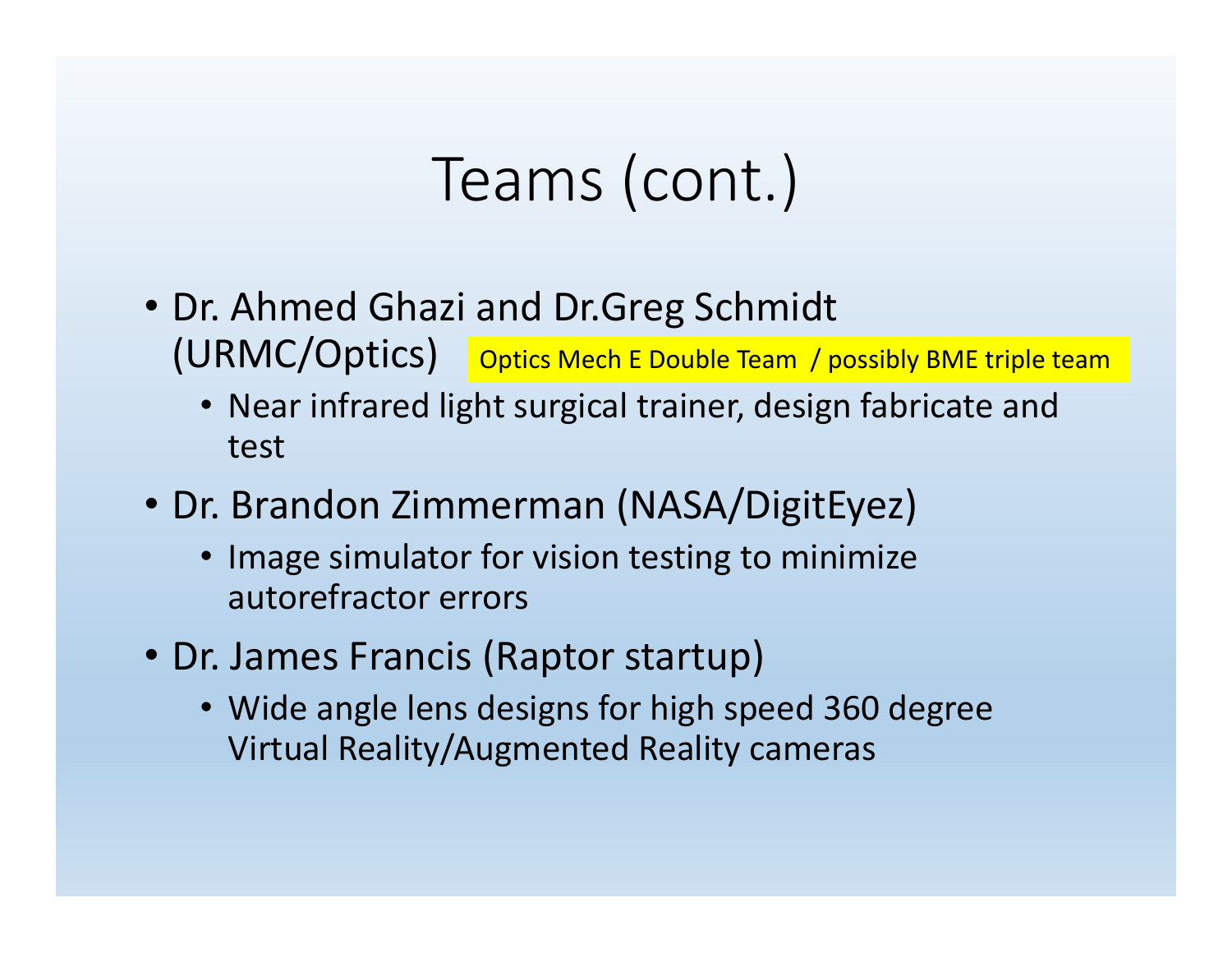#### Senior Thesis Students OPT320

- Discuss research interests with WHK, develop list of five professors to interview
- Interview with five professors, take lots of notes
- Negotiate a position in a research group
- Write up one page CV, Research search summary, and formal cover letter applying for the position
- Fall semester write a NSF-style thesis proposal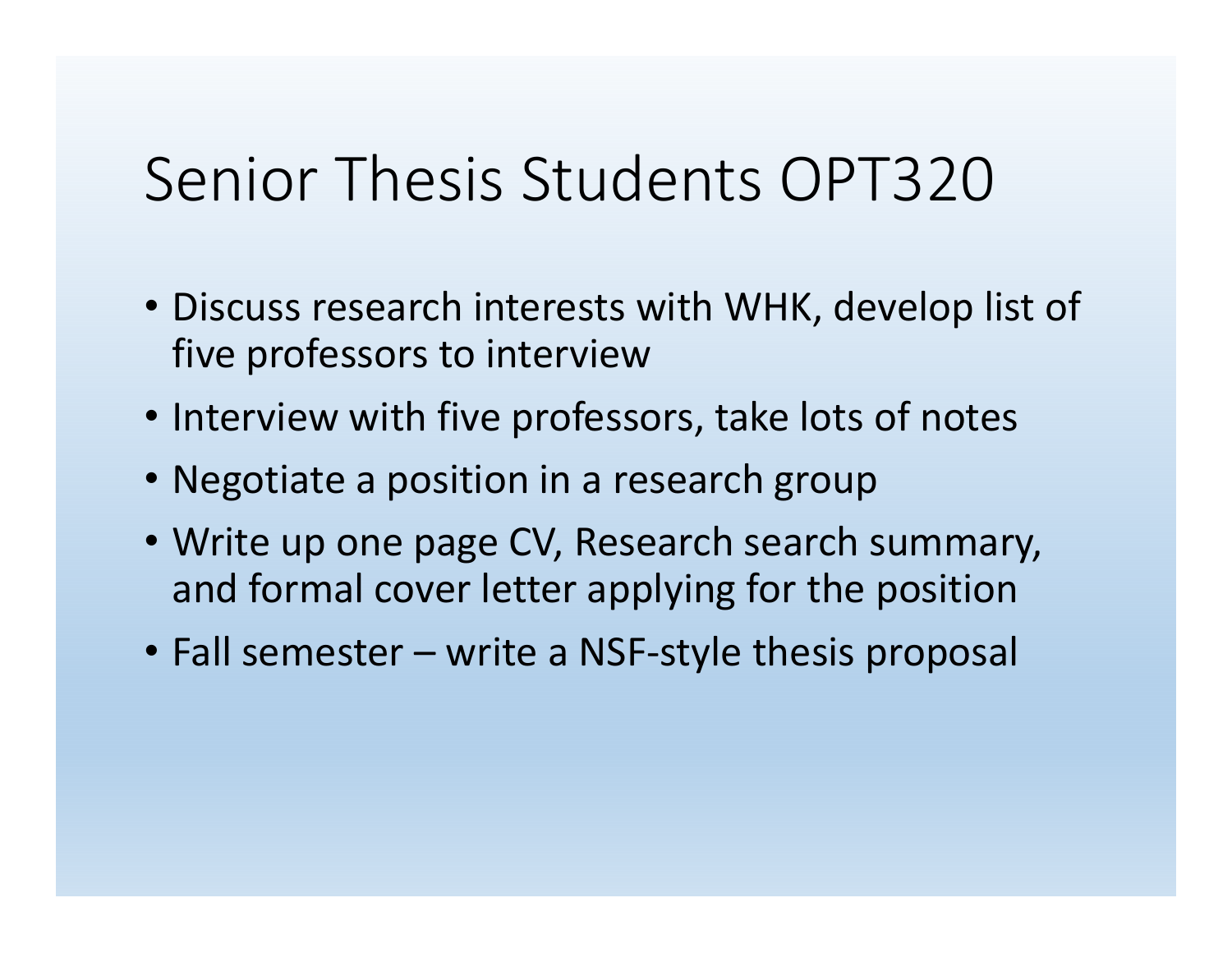# Senior Design/Senior Thesis Intellectual Property track

- Reid Cunningham UR Ventures
	- Introduction to Patents, Copyrights and Trademarks
	- Patents and the Patenting Process
	- Finding Inventions in Your Work
- Patent Analysis Assignment
	- Read and understand a US Patent assigned
	- Eight recent patents in WHK chosen area
	- Patent Analysis
	- Summary statement what the patent is all about
	- Submit assignment
	- Groups present patents/discuss in class
- WHK "IP Wars"
	- WHK experience in University, Government Labs, Bell Labs
	- WHK Experience as Expert Witness (5 cases+)
	- WHK Experience as Founder of Clerio Vision, Inc.
	- WHK >50 US Patents (>153 International Patents wipo.int)
	- Pre-employment agreements, IP agreements, UR IP Agreement, etc.

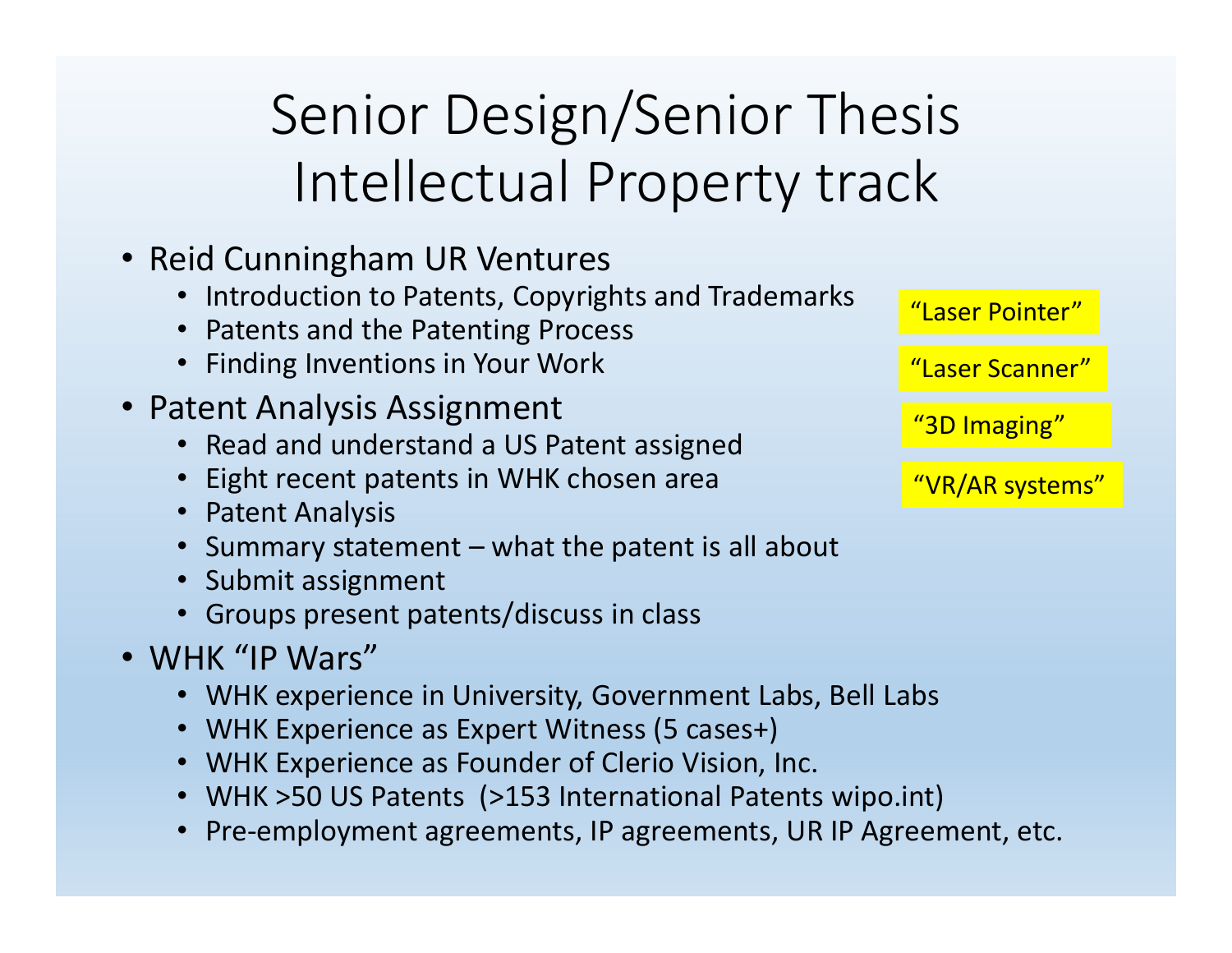#### ABET Topics (also for thesis students)

- Professional Ethics in Optical Engineering and Science
	- Lecture
	- In-class exercise role playing
	- In—class 5-minute essay
- Commitment to Lifelong Learning
	- Lecture
	- In-class exercises/discussion
	- In-class 5-minute essay
- Commitment to Sustainable Optical Engineering
	- Lecture
	- In-class exercise role playing
	- In-class 5-minute essay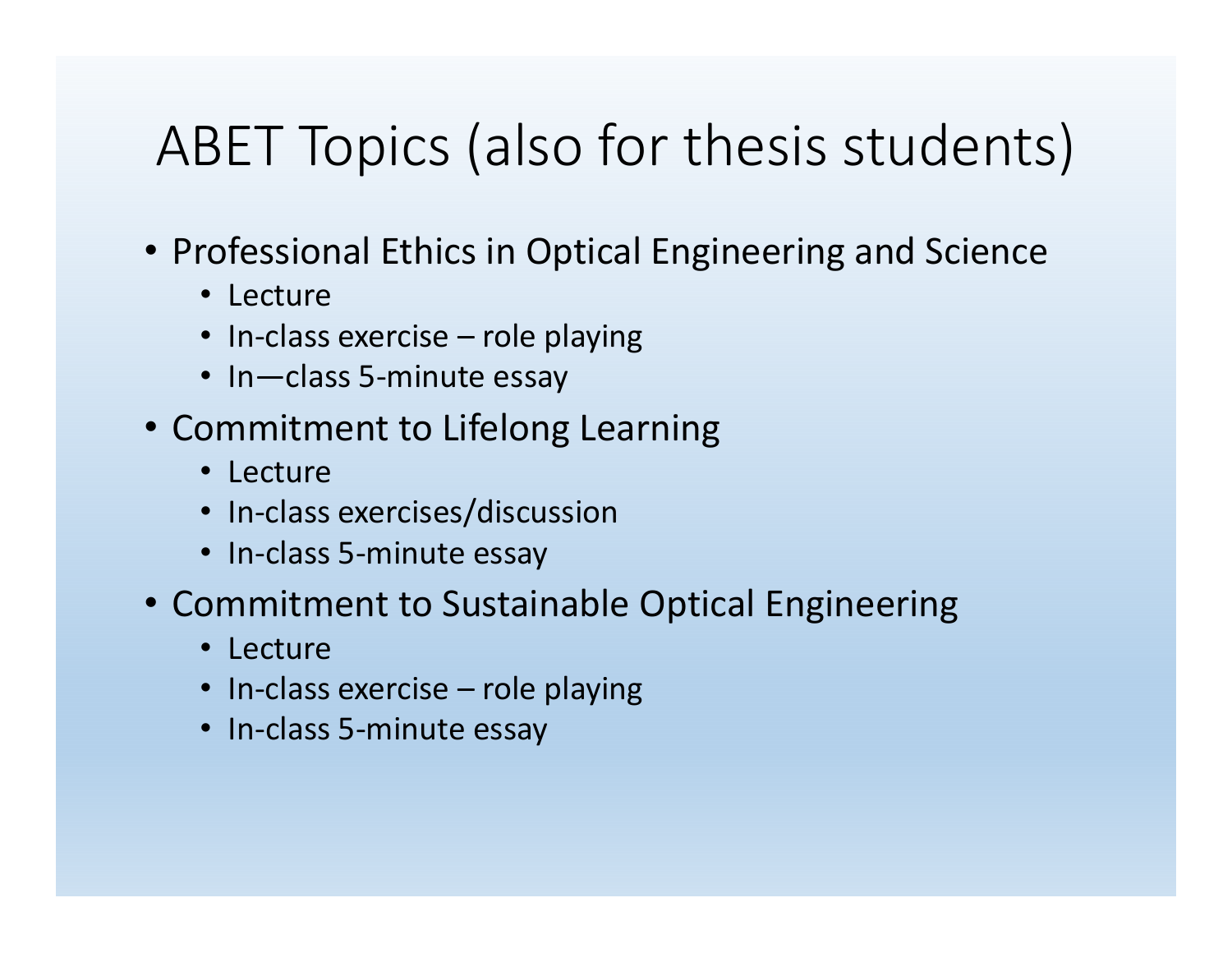#### Spring semester Senior Design

- Execute the plan
- Report to the class every two weeks
- Meet with customers every two weeks
- Drafting Design Description Document
	- $1^{st}$ ,  $2^{nd}$ ,  $3^{rd}$  revisions
- Rehearse "Elevator Pitch" 90 seconds
	- Shotgun session at Spring IA Meeting
- Final customer presentation
- Submit final DDD
- Present posters at Hajim School Design Day
- Deliver prototypes/reports (deliverables) to customers
- WHK Customer survey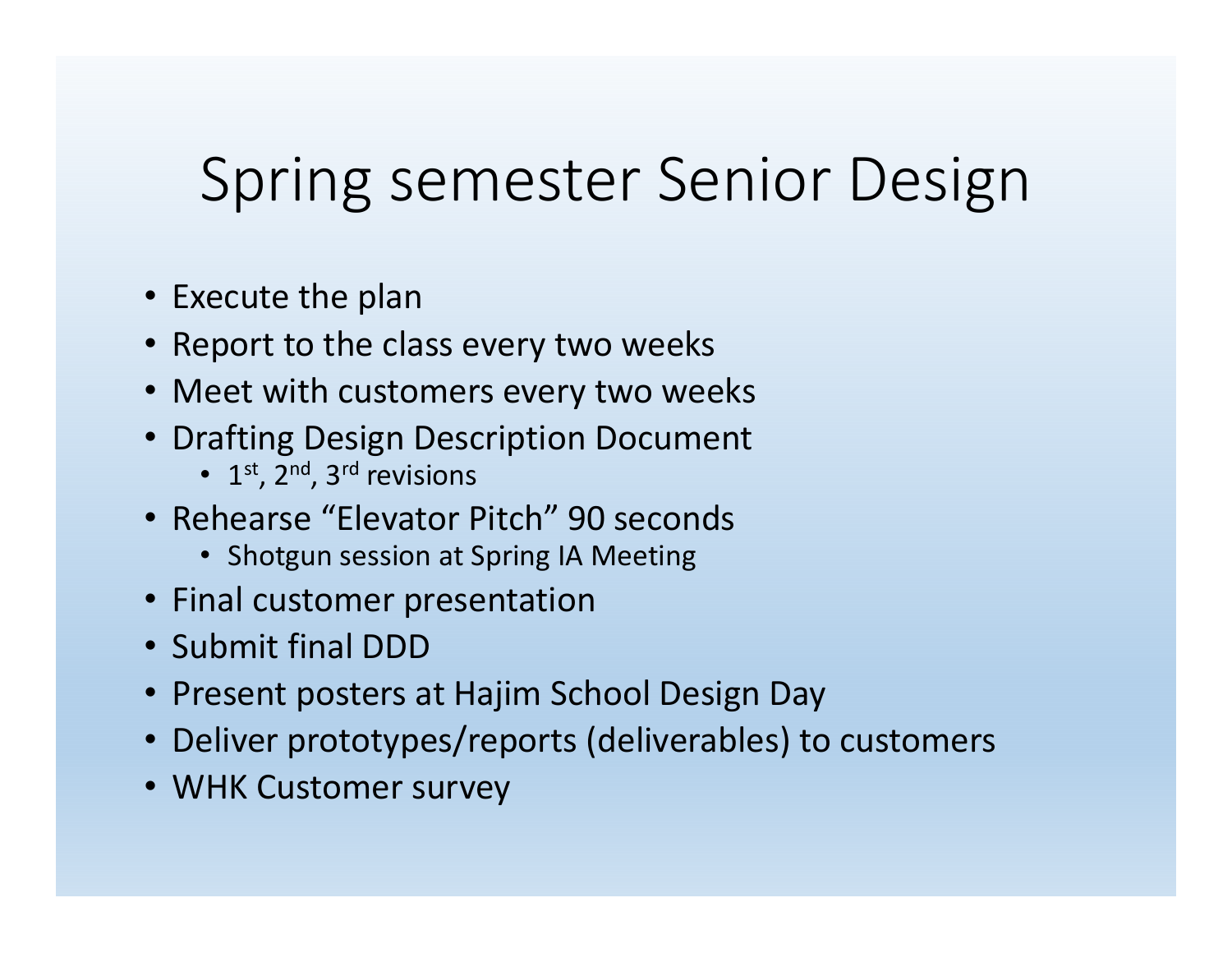# Spring Semester Senior Thesis

- Do your research as specified in your thesis proposal
- Midterm review
- Final presentation and thesis writeup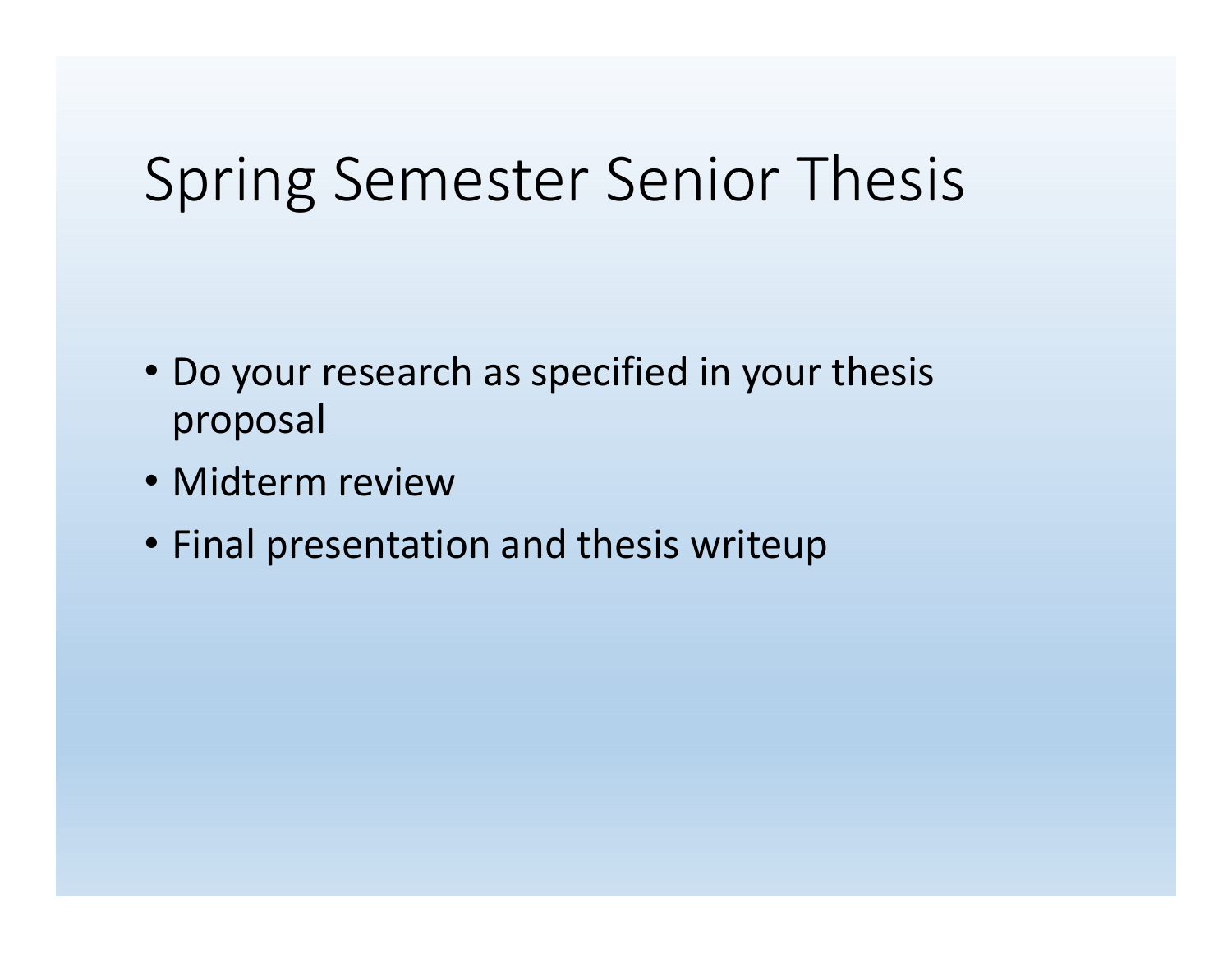#### OPT310/320 are Writing/Speaking Courses !

- Drafting, revising finalizing Product Requirement and Design Description Documents
- In class formal Design Reviews
- Practice 90 second Elevator Pitches (Spring IA mtg)

Before





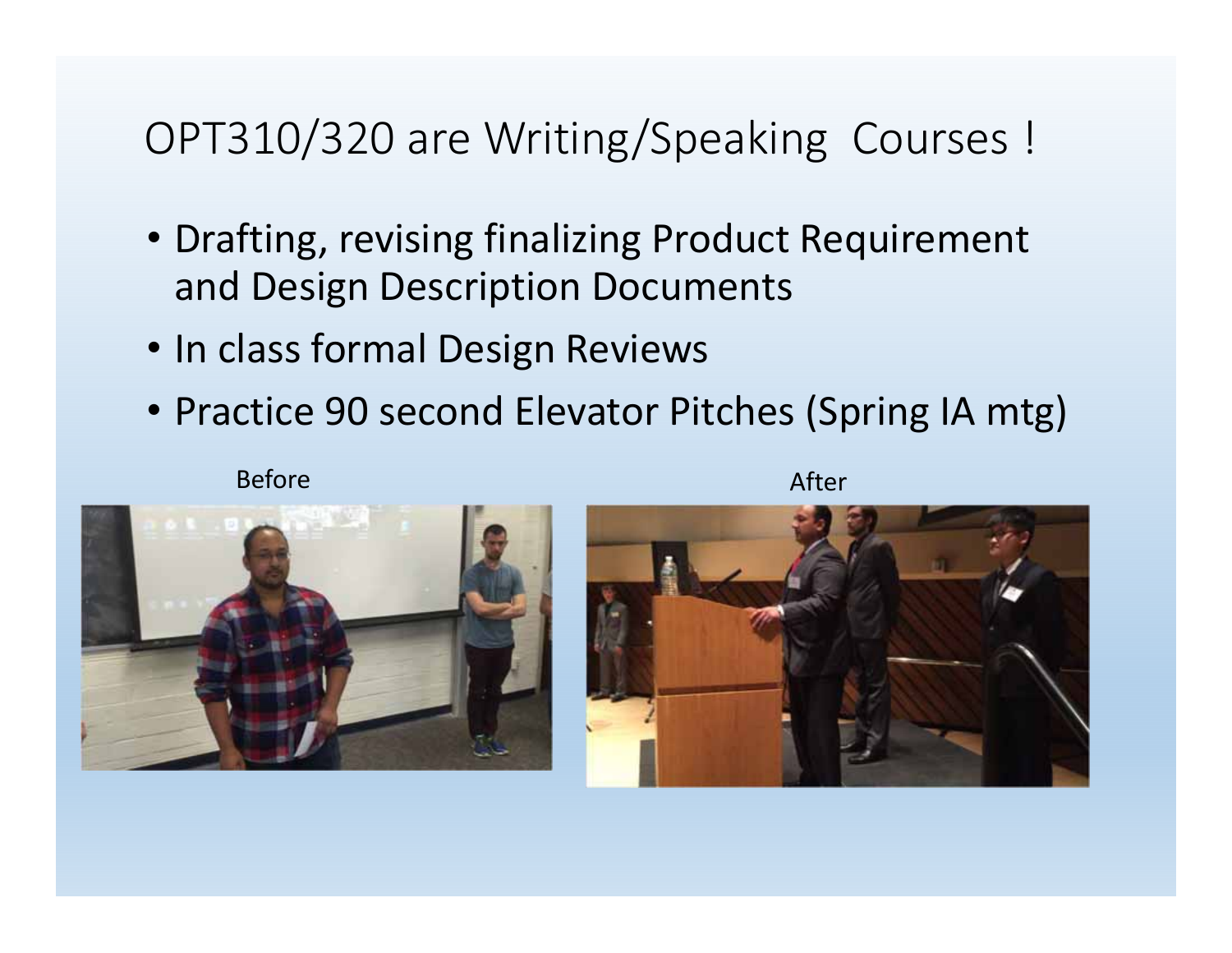## Hajim School Design Day

• All Hajim School Departments present the results of their Senior Design (and Senior Thesis) work



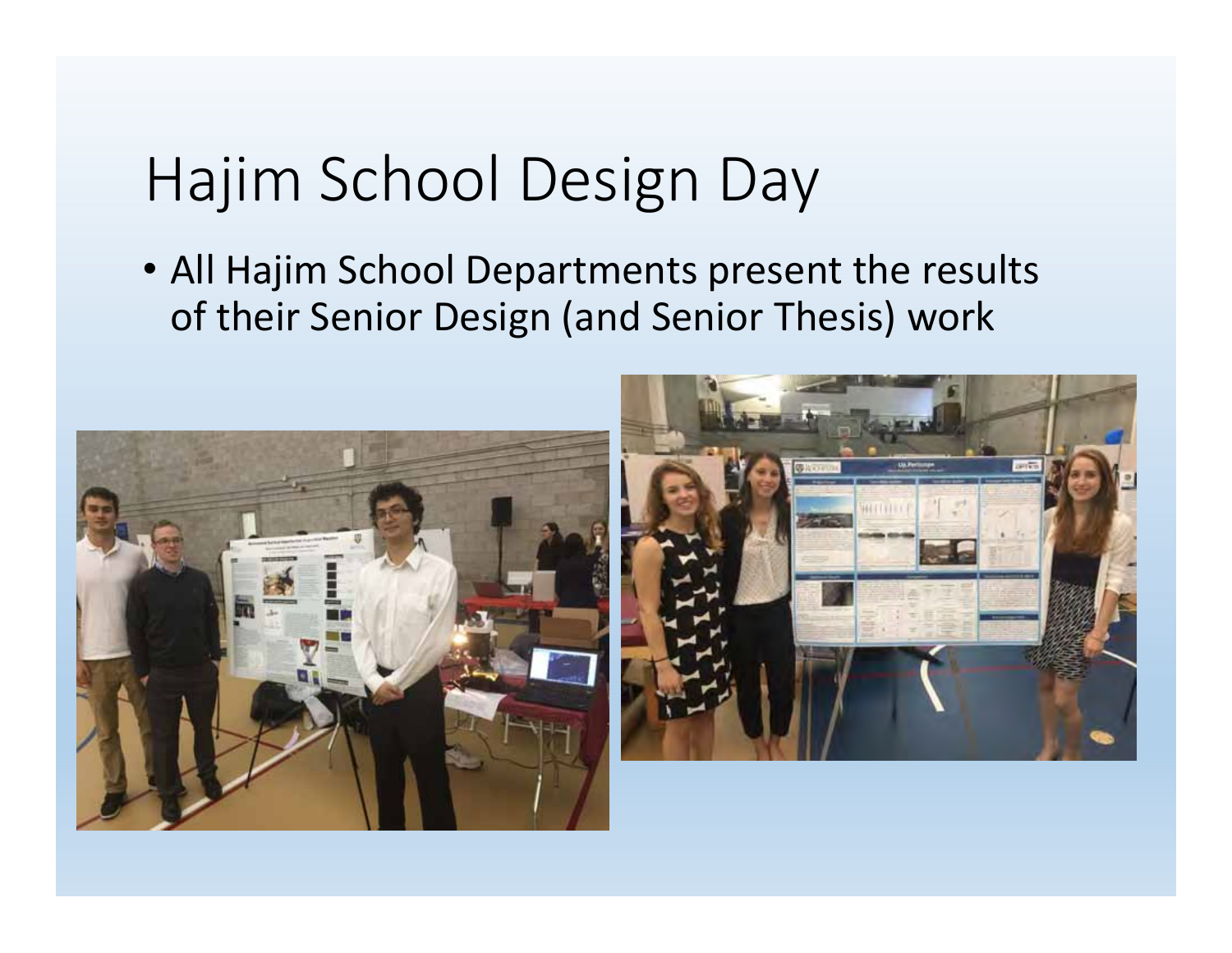# *Is your Company Interested in being a Senior Design Customer ?*

- Let me know by August, 2018
- How about this ? Hire an Optics Junior intern for summer 2017, and then we can assign the student to your design team for the academic year  $~\odot$
- Let's talk !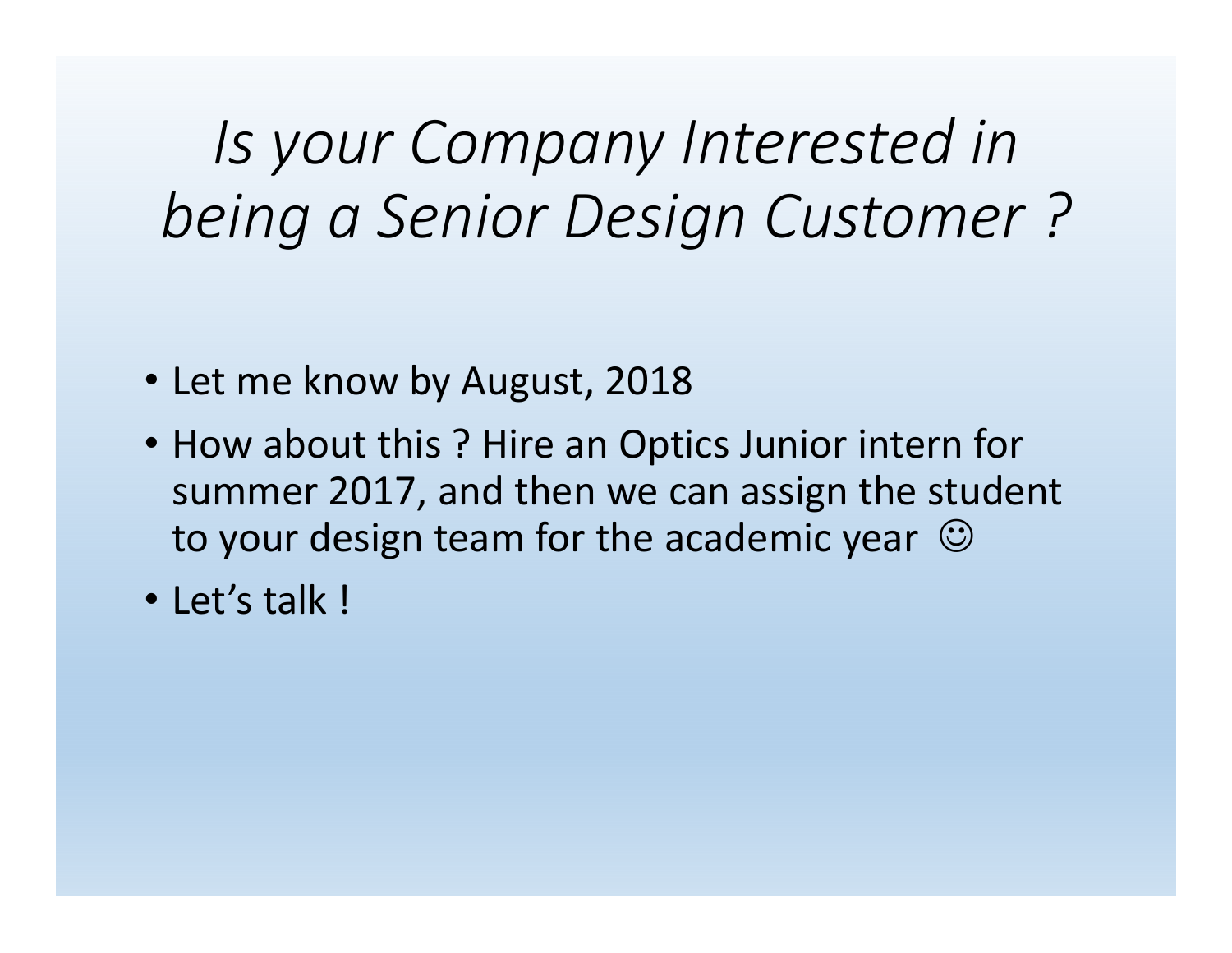| Mail - wknow@UR.Rochester X C AOL Mail (11473)<br>X <b>□</b> Instructor Access - Blackbox X / □ Blackboard Learn X +          |                    |         |
|-------------------------------------------------------------------------------------------------------------------------------|--------------------|---------|
| .///warn. <b>rochester.edu</b> /webapps/UofR-InstructorView-BBLEARN/access_plus/displayImage.jsp?CRN=56109&type=0&igrad1ype=2 | L3 170% C Q Search | ☆白↓★▽☆三 |

**SENIOR DESIGN I: Fall 2017** 



Nancy Aguilera



Katherine Armstrong



Madilyn Beckman



Michael Brunsman



**Stephen Chess** 



Pellegrino Conte



Yang Deng



Lei Ding

O Type here to tearch **CHURC 6 F G D 4**  $0$   $\Box$ in.

 $\sim$   $\approx$   $\approx$   $\approx$   $\frac{1209 \text{ PM}}{10/17/2017}$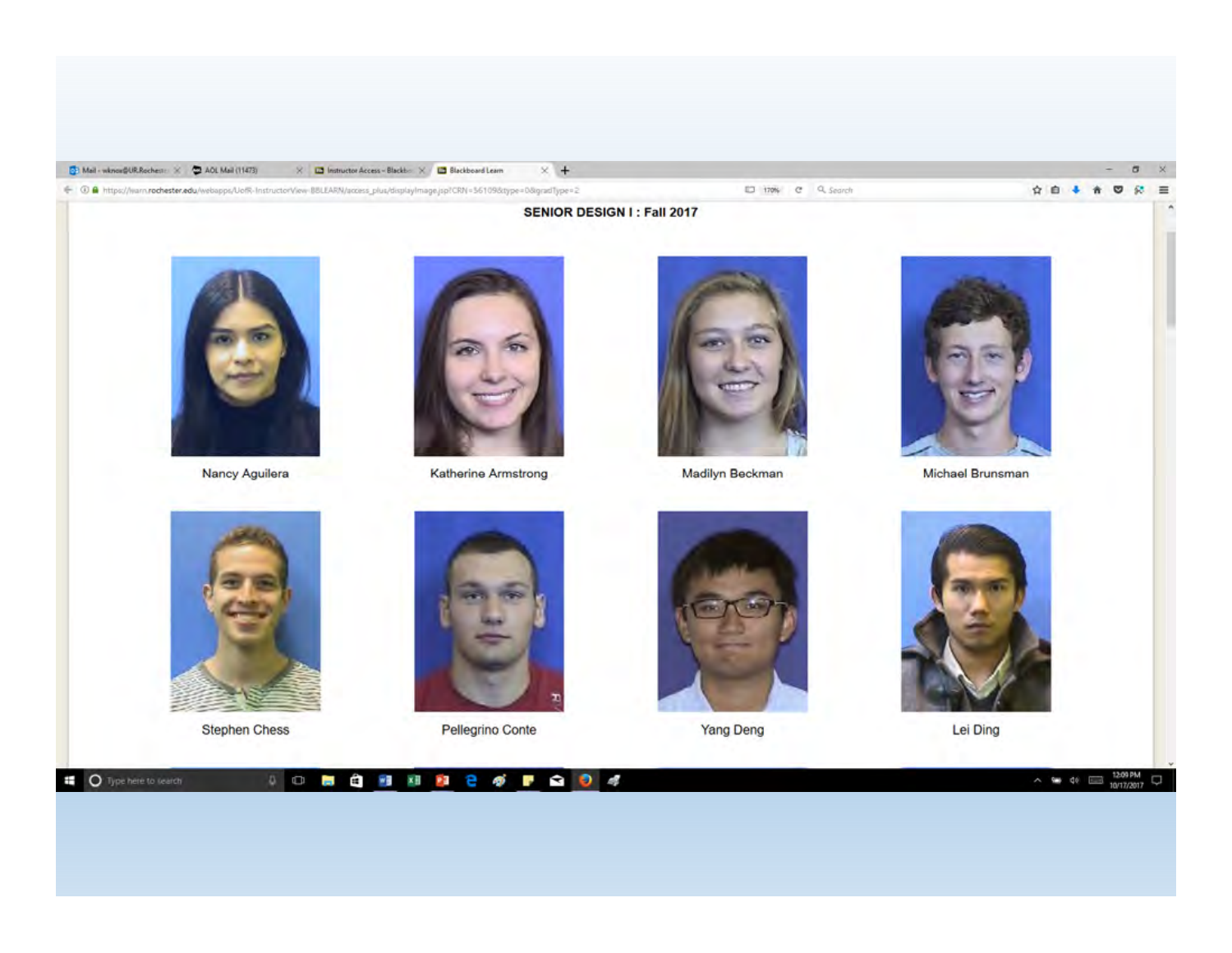| Neil - wknox@UR.Rochester X 2 AOL Mail (11473)                                                                                | $\times$ +<br>X 2 Instructor Access - Blackbox X 2 Blackboard Learn |                  |             | σ       |          |
|-------------------------------------------------------------------------------------------------------------------------------|---------------------------------------------------------------------|------------------|-------------|---------|----------|
| € © ● https://warn.rochester.edu/webapps/UofR-InstructorView-BBLEARN/access_plua/displayImage.jsp?CRN=56109&type=0&gradType=2 |                                                                     | 170% C Q Search  | ☆ 白 ↓<br>n. | ಀ<br>S. | $\equiv$ |
| <b>Stephen Chess</b>                                                                                                          | Pellegrino Conte                                                    | <b>Yang Deng</b> | Lei Ding    |         |          |
|                                                                                                                               |                                                                     |                  |             |         |          |
| James Emery                                                                                                                   | <b>Daniel Graney</b>                                                | Yichen Gu        | Ali Hashim  |         |          |

James Emery

Xiaojing Huang

**Daniel Graney** 

Ava Hurlock



Joseph Kelly



Wooyoun Kim

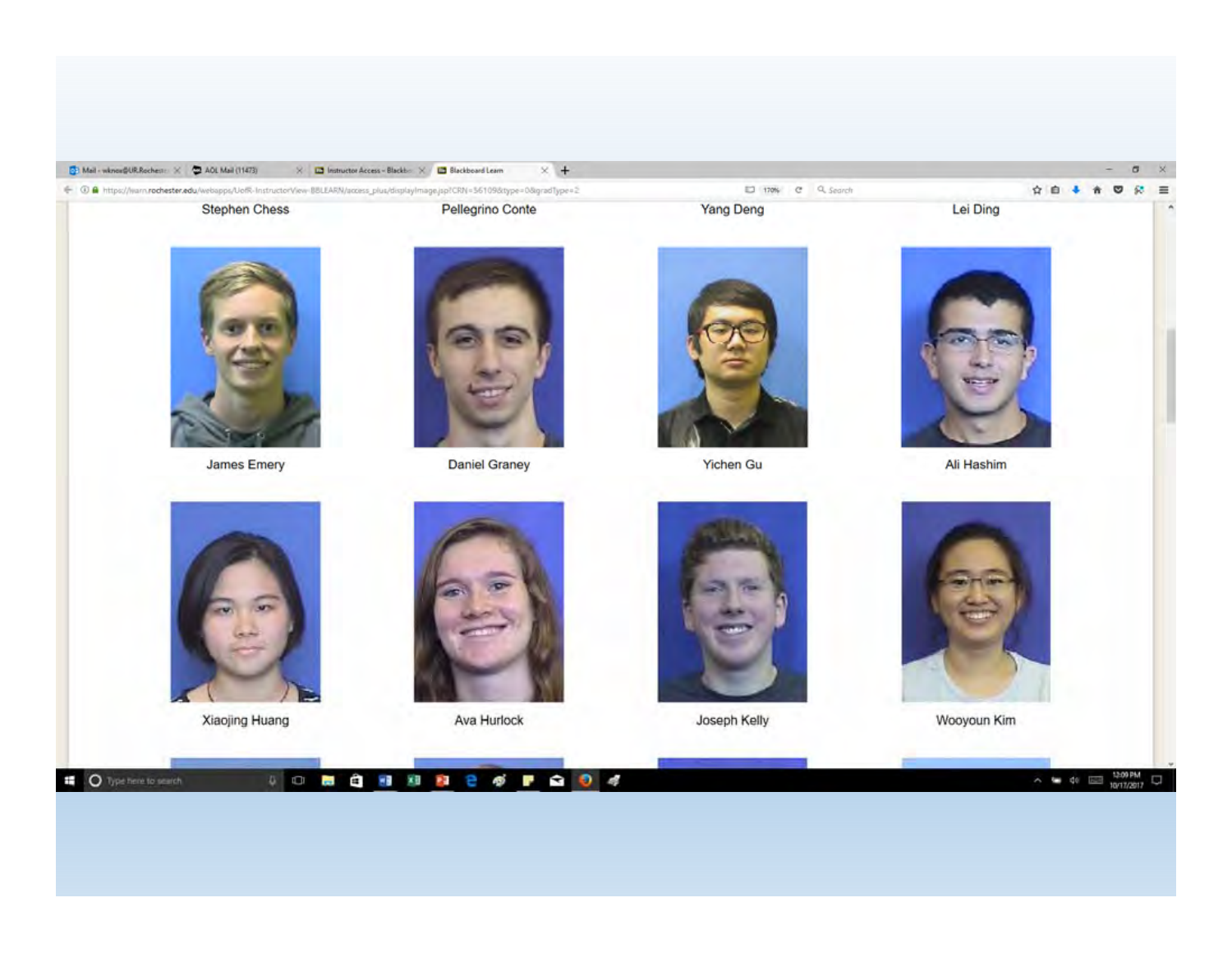| The Mail - wknow@UR.Rochester X 2 AOL Mail (11473)                                                                            | X C Instructor Access - Blackbox X C Blackboard Learn<br>$\times$ + |                    |             |         |         |            |                       |
|-------------------------------------------------------------------------------------------------------------------------------|---------------------------------------------------------------------|--------------------|-------------|---------|---------|------------|-----------------------|
| + O & https://warn.rochester.edu/webapps/UofR-InstructorView-BBLEARN/access_plus/displayImage.jsp?CRN=56109&type=0&grad1ype=2 |                                                                     | EJ 170% C Q Search |             | ☆ 白 ↓ 含 | $\circ$ | $\kappa =$ |                       |
| <b>Xiaojing Huang</b>                                                                                                         | Ava Hurlock                                                         | Joseph Kelly       | Wooyoun Kim |         |         |            | $\boldsymbol{\kappa}$ |
|                                                                                                                               |                                                                     |                    |             |         |         |            |                       |
|                                                                                                                               |                                                                     |                    |             |         |         |            |                       |





Zilong Li



Kevin Kuyk

David Lippman



Nora Lane

Weidi Liu



Diana Magana

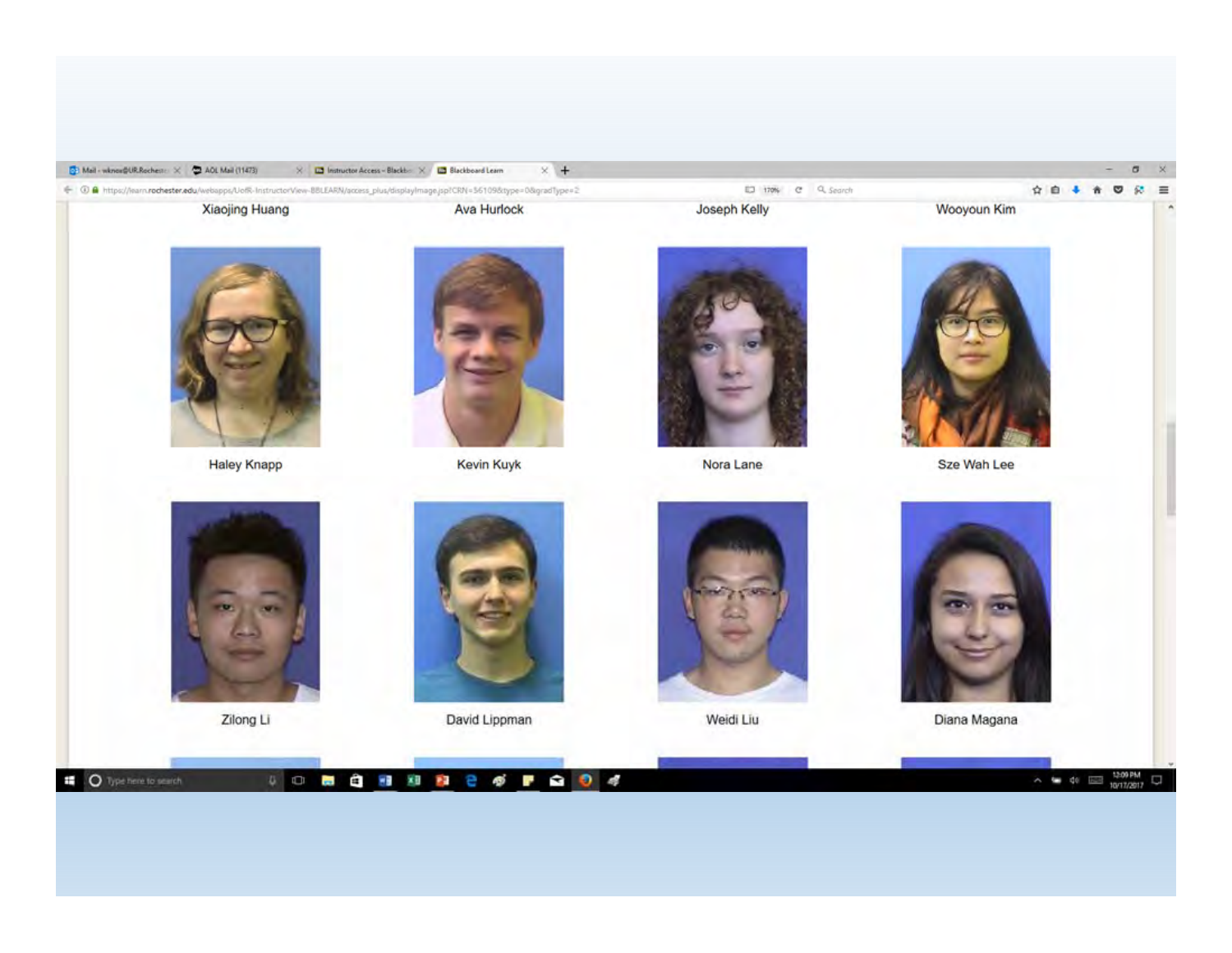| D Mail - wknow@UR.Rochester X D AOL Mail (11473)<br>X D Instructor Access - Blackbo: X<br>6 0 https://warn.rochester.edu/webapps/UofR-InstructorView-BBLEARN/access_plus/displayImage.jsp?CRN=561098type=08gradType=2 | Blackboard Learn<br>$\times$ + | EJ 170% C Q Search | 音四<br>宜      |
|-----------------------------------------------------------------------------------------------------------------------------------------------------------------------------------------------------------------------|--------------------------------|--------------------|--------------|
| Zilong Li                                                                                                                                                                                                             | David Lippman                  | Weidi Liu          | Diana Magana |
|                                                                                                                                                                                                                       |                                |                    |              |
|                                                                                                                                                                                                                       |                                |                    |              |

Barry Magenya



Diego Martinez



Matthew Page



Jordan Rabinowitz



Ryan Sauer



Rebecca Silver



Mitchell Soufleris



Wen Zhou

O Type here to search 



 $\sigma$  x 8 三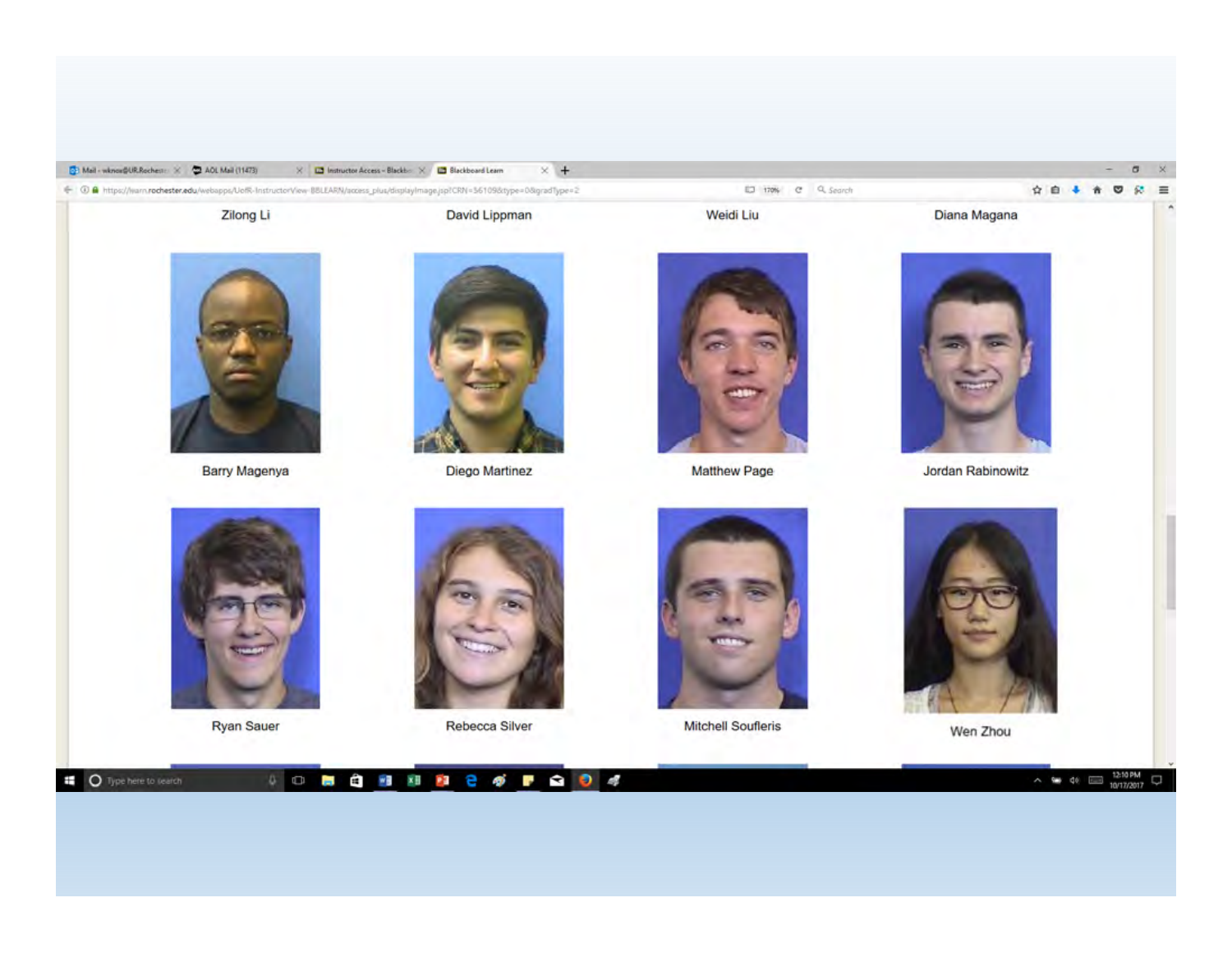



Zheng Tan



Chih-Hsuan Tsao



Perry Wang



Yuanchao Wang



Stephen Watson

 $0$   $\Box$ 

 $\overline{\phantom{a}}$ 

C Type here to search



**Maxwell Wolfson** 

**22 e o** 

EX WE XE

 $P \cong 04$ 



Yubai Yang



Weichen Yao

 $\sim$  % 40  $\equiv$  1211 PM

O